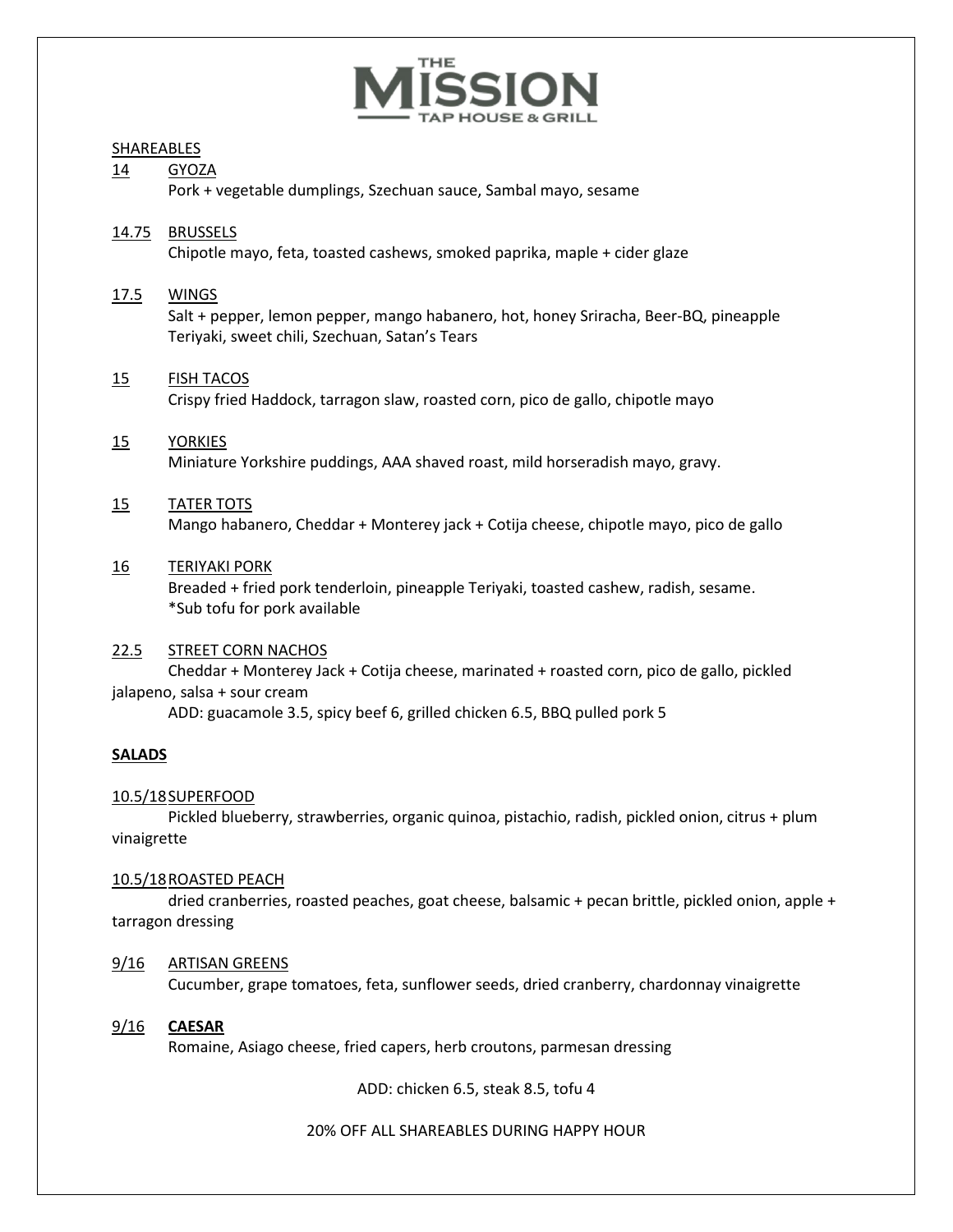

#### BURGERS + SANDWICHES + BOWLS

- 17 THE OLD FAITHFUL BURGER Beef + pork patty, lettuce, tomato, onion, house pickles, roasted garlic mayo, brioche
- 19 PEANUT BUTTER BACON BURGER Beef + pork patty, bacon, blueberry bacon jam, lettuce, peanut butter, brioche
- 19 LAMB + CHORIZO BURGER Ground lamb + chorizo patty, tomato + bacon jam, lettuce, tomato, roasted garlic mayo, brioche
- 17 BBQ PORK SANDWICH Root beer braised pork shoulder, Beer-BQ sauce, slaw, roasted peaches, Sambal mayo, hickory chips, brioche
- 21 FRENCH DIP AAA shaved roast, fried onions, mild horseradish mayo, semolina roll, rosemary jus
- 21 CRISPY CHICKEN SANDWICH Buttermilk fried breast, cheddar, lettuce, tomato, chipotle mayo, semolina roll
- 22 SIRLOIN SANDWICH Sterling Silver top sirloin, creole butter, tomato + bacon jam, fried onions, garlic bread
- 20 **CHICKEN TENDERS** Buttermilk fried tenders, Cajun spice, beer battered fries, tarragon slaw, maple honey mustard

## 20 FISH + CHIPS Beer battered Haddock, beer battered fries, dill tartar sauce, tarragon slaw

ADD: extra fish 4.5 19.5 BAKED MAC N' CHEESE

Bechamel, mozzarella, cheddar, Monterey jack, parmesan, herb crumb, garlic bread ADD: bacon 2, BBQ pork 5

#### 21 BUTTER CHICKEN

Rich coconut curry, pan fried chicken, English sweet peas, yogurt, turmeric rice pilaf, buttered naan

#### 20 SZECHUAN NOODLES

Farkay noodles, Szechuan sauce, broccoli, carrot, onion, mushrooms, cashews, sesame ADD: chicken 6.5, tofu 4

ADD: bacon 2, cheddar or swiss 2, mushrooms 2, gravy 2 SUB: yam fries 2, chips & dip 2, poutine 3, gluten free bun 2, Impossible patty 2

\*not all ingredients are listed, advise your server about food sensitivities or allergies\*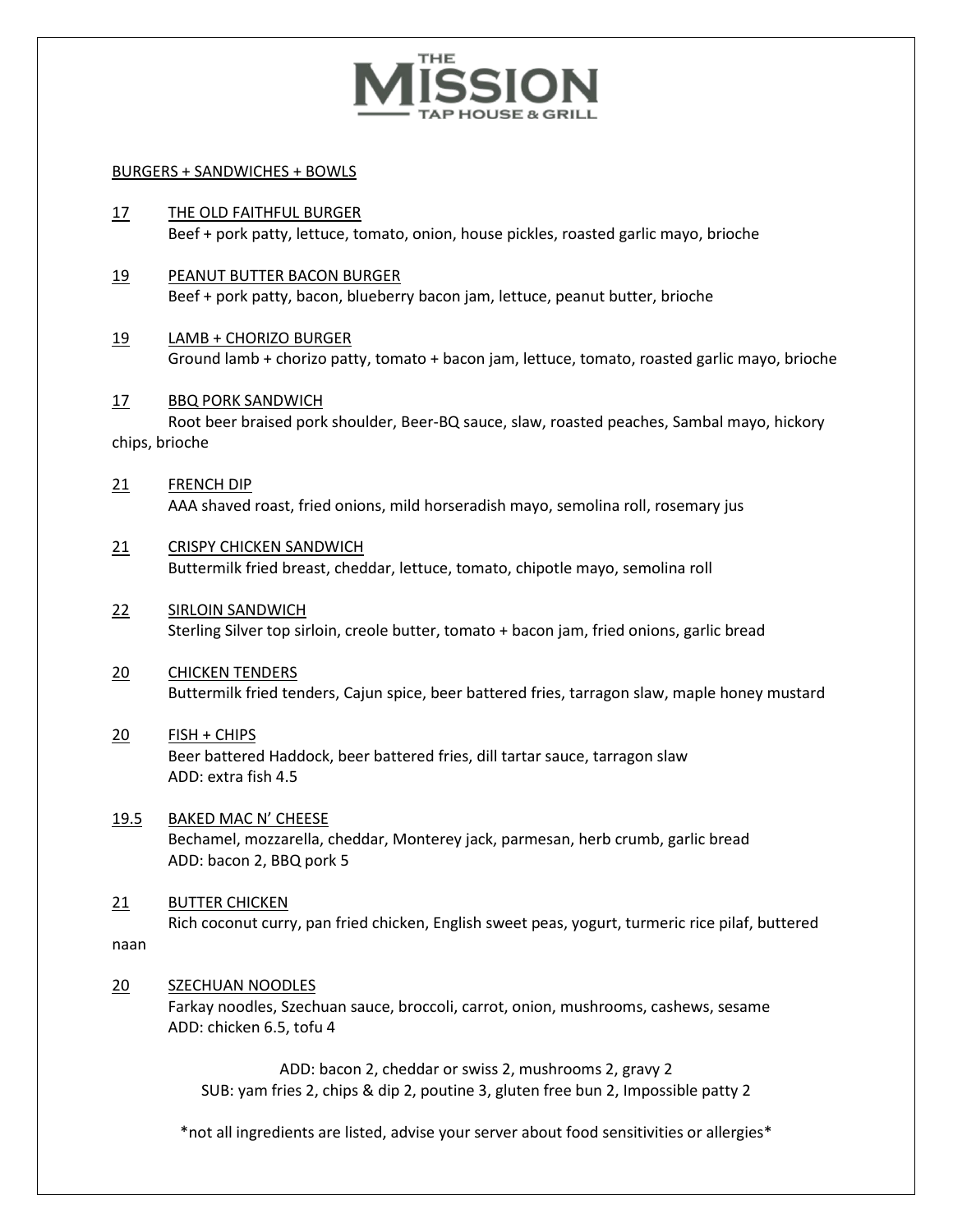



# CRAFT BEERS ON TAP

|                                                          | <b>House Pour / Pitcher</b> |            |
|----------------------------------------------------------|-----------------------------|------------|
| Phillips Blue Buck Ale (MTH House Beer)                  | $7^{1/4}$                   | $23^{1/4}$ |
| Phillips 78 Kolsch (MTH House Beer) 7 <sup>1/4</sup>     |                             | $23^{1/4}$ |
| Bad Tattoo Tramp Stamp (MTH House Beer) 7 <sup>1/4</sup> |                             | $23^{1/4}$ |
|                                                          |                             | $23^{1/4}$ |
|                                                          |                             | $23^{1/4}$ |
|                                                          |                             | $25^{1/4}$ |
| Slackwater New England IPA  8 <sup>1/4</sup>             |                             | $25^{1/4}$ |
| Bad Tattoo Los Muertos Cerveza Negra 7 <sup>3/4</sup>    |                             | $23^{1/4}$ |
|                                                          |                             | $25^{1/4}$ |
|                                                          |                             | $25^{1/4}$ |
|                                                          |                             | $23^{1/4}$ |
|                                                          |                             | $23^{1/4}$ |

★ Ask your server about our seasonal taps ★

## WHITE WINE

|                                                    | 6oz        | 9oz        | bottle |
|----------------------------------------------------|------------|------------|--------|
| <b>CHARDONNAY</b><br>Peller Estates, Kelowna       | 9          | $13^{1/4}$ | 27     |
| <b>SAUVIGNON BLANC</b><br>Peller Estates, Kelowna  | 9          | $13^{1/4}$ | 27     |
| <b>PINOT GRIS</b><br>Red Rooster, Naramata         | 11         | 15         | 33     |
| <b>GEWURZTRAMINER</b><br>The View Winery, Kelowna  | $13^{3/4}$ | 19         | 44     |
| <b>RIESLING</b><br>Grey Monk, Lake Country         | $15^{1/2}$ | $20^{1/2}$ | 45     |
| ROSÉ<br>Peller Estates, Kelowna                    | 9          | $13^{3/4}$ | n/a    |
| WHITE BLEND<br>Grey Monk Latitude 50, Lake Country | $11^{1/2}$ | $16^{3/4}$ | 38     |
|                                                    |            |            |        |

# RED WINE

|                                     | 6oz        | 9oz        | bottle |
|-------------------------------------|------------|------------|--------|
| <b>MERLOT</b>                       |            |            |        |
| Peller Estates, Kelowna             | 9          | $13^{3/4}$ | 27     |
| Cedar Creek Estate Winery, Kelowna  | 16         | $20^{1/2}$ | 56     |
|                                     |            |            |        |
| 49 NORTH RED BLEND                  | 9          | $13^{3/4}$ | 27     |
| 49 North Winery, Vancouver          |            |            |        |
| CAB MERLOT                          |            |            |        |
| Red Rooster, Naramata               | $11^{3/4}$ | $16^{1/2}$ | 42     |
| Sandhill Wines, Kelowna             | 14         | $18^{1/2}$ | 44     |
|                                     |            |            |        |
| CAB SYRAH                           |            | $17^{3/4}$ |        |
| Wayne Gretzky, Okanagan             | 13         |            | 40     |
| <b>MALBEC CAB SAV</b>               |            |            |        |
| Finca Los Primas, Argentina         | $12^{1/2}$ | $16^{1/2}$ | n/a    |
|                                     |            |            |        |
| RED BLEND                           |            |            |        |
| Grey Monk Latitude 50, Lake Country | $11^{1/2}$ | $16^{3/4}$ | 38     |
|                                     |            |            |        |

#### BEER

| Guinness                              | Q 1/2                                     |                                                                     |  |
|---------------------------------------|-------------------------------------------|---------------------------------------------------------------------|--|
| (BOTTLES + CANS)                      |                                           | Budweiser, Molson, Coors Light, Kokanee, Bud Light 6 <sup>1/2</sup> |  |
| Corona, Corona Light 7 <sup>1/2</sup> |                                           |                                                                     |  |
| Heineken 7 <sup>1/2</sup>             |                                           |                                                                     |  |
|                                       | Omission Pale Ale (gluten-free) $7^{1/2}$ |                                                                     |  |
|                                       |                                           |                                                                     |  |

## CIDERS

|  | Soma Cider on tap 8 (House Pour) |
|--|----------------------------------|
|  |                                  |

Okanagan Peach or Pear Cider 7 ..........................................................................................